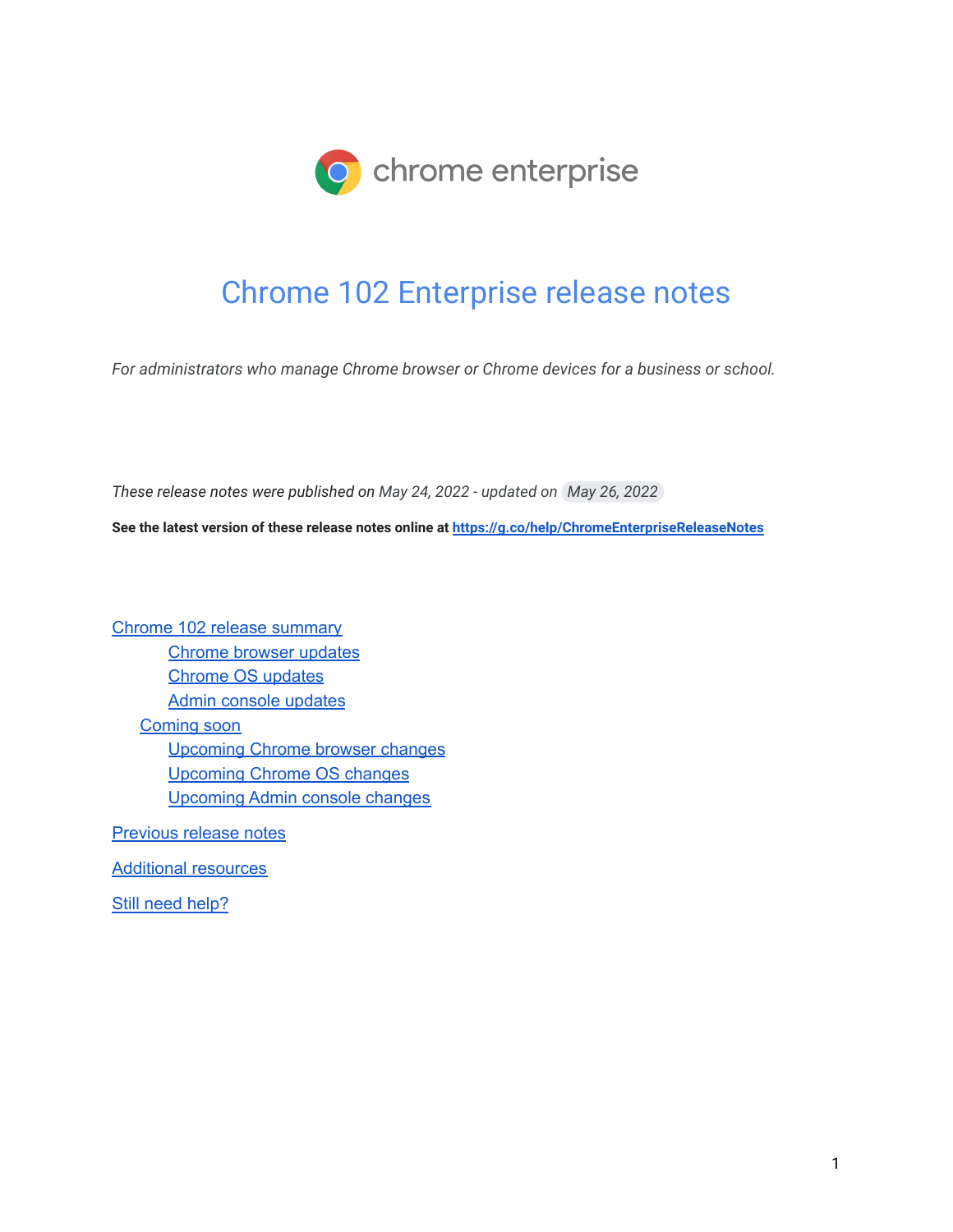# <span id="page-1-0"></span>Chrome 102 release summary

| <b>Chrome browser updates</b>                                           | <b>Security</b> | <b>User</b><br>productivity<br>/Apps | <b>Management</b> |
|-------------------------------------------------------------------------|-----------------|--------------------------------------|-------------------|
| Chrome sends Private Network Access preflights for<br>subresources      | ✓               |                                      |                   |
| Chrome leverages MiraclePtr to improve security                         | ✓               |                                      |                   |
| Virtual card numbers in Autofill                                        |                 | ✓                                    |                   |
| Changes to URL parameters                                               | ✓               |                                      |                   |
| A redesign for browser downloads                                        |                 | ✓                                    |                   |
| Chrome releases on Windows and Android now<br>include multiple versions |                 |                                      |                   |
| New Profile Separation Dialog                                           | $\checkmark$    |                                      |                   |
| New and updated policies in Chrome browser                              |                 |                                      | ✓                 |
| <b>Chrome OS updates</b>                                                | <b>Security</b> | <b>User</b><br>productivity<br>/Apps | <b>Management</b> |
| Long-term Support (LTS)                                                 | ✓               |                                      | ✓                 |
| USB Type-C cable notifications                                          |                 | ✓                                    |                   |
| Camera settings improvements                                            |                 | ✓                                    |                   |
| Launcher redesign: Open Tab search                                      |                 | ✓                                    |                   |
| File manager ZIP extraction                                             |                 |                                      |                   |
|                                                                         |                 |                                      |                   |
| Built-in IKEv2 VPN support on Chrome OS                                 | ✓               | ✓                                    |                   |
| Admin console updates                                                   | <b>Security</b> | <b>User</b><br>productivity<br>/Apps | <b>Management</b> |
| New look for the Device list and Browser list pages                     |                 | ✓                                    |                   |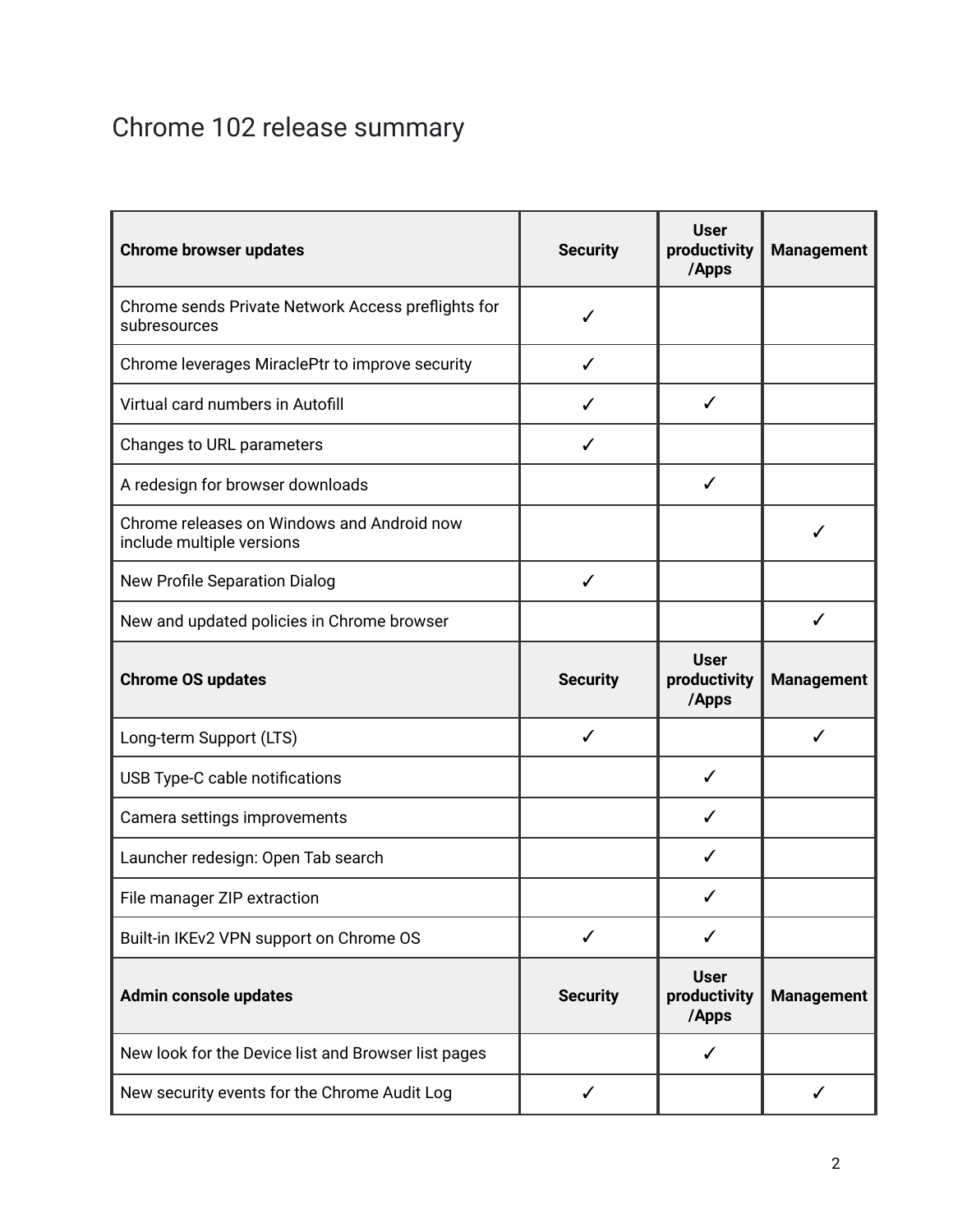| New policies in the Admin console                                                               |                 |                                      |                   |
|-------------------------------------------------------------------------------------------------|-----------------|--------------------------------------|-------------------|
| <b>Upcoming Chrome browser changes</b>                                                          | <b>Security</b> | <b>User</b><br>productivity<br>/Apps | <b>Management</b> |
| Privacy Sandbox updates                                                                         | ✓               |                                      |                   |
| Case-matching on CORS preflight requests                                                        | ✓               |                                      |                   |
| <b>Local Fonts Access API</b>                                                                   |                 |                                      | ✓                 |
| Unified password manager on Android                                                             | $\checkmark$    | ✓                                    |                   |
| Chrome Actions on iOS                                                                           |                 | ✓                                    |                   |
| Improved credit and debit card Autofill                                                         |                 | ✓                                    |                   |
| Removing LockIconInAddressBarEnabled policy                                                     |                 |                                      |                   |
| Improved first run experience on iOS                                                            |                 | ✓                                    |                   |
| Chrome on Windows will use Chrome's built-in DNS<br>client by default                           |                 |                                      |                   |
| Release of Speculation Rules API for prerender in<br>Android                                    |                 |                                      |                   |
| Enhanced Safe Browsing on iOS                                                                   | $\checkmark$    |                                      |                   |
| MetricsReportingEnabled policy will be available on<br>Android                                  |                 |                                      |                   |
| Chrome 104 will no longer support OS X 10.11 and<br>macOS 10.12                                 |                 |                                      |                   |
| Changes in cookie expiration date limit                                                         | $\checkmark$    |                                      |                   |
| Chrome will show Journeys on the History page on<br>Android                                     |                 | √                                    |                   |
| Network Service on Windows will be sandboxed                                                    | ✓               |                                      |                   |
| Chrome 104 will remove U2F API                                                                  | ✓               |                                      |                   |
| Private extensions using Manifest V2 no longer<br>accepted in the Chrome Web Store in June 2022 |                 |                                      |                   |
| Chrome apps no longer supported on Windows, Mac,<br>and Linux as early as Chrome 104            |                 | ✓                                    |                   |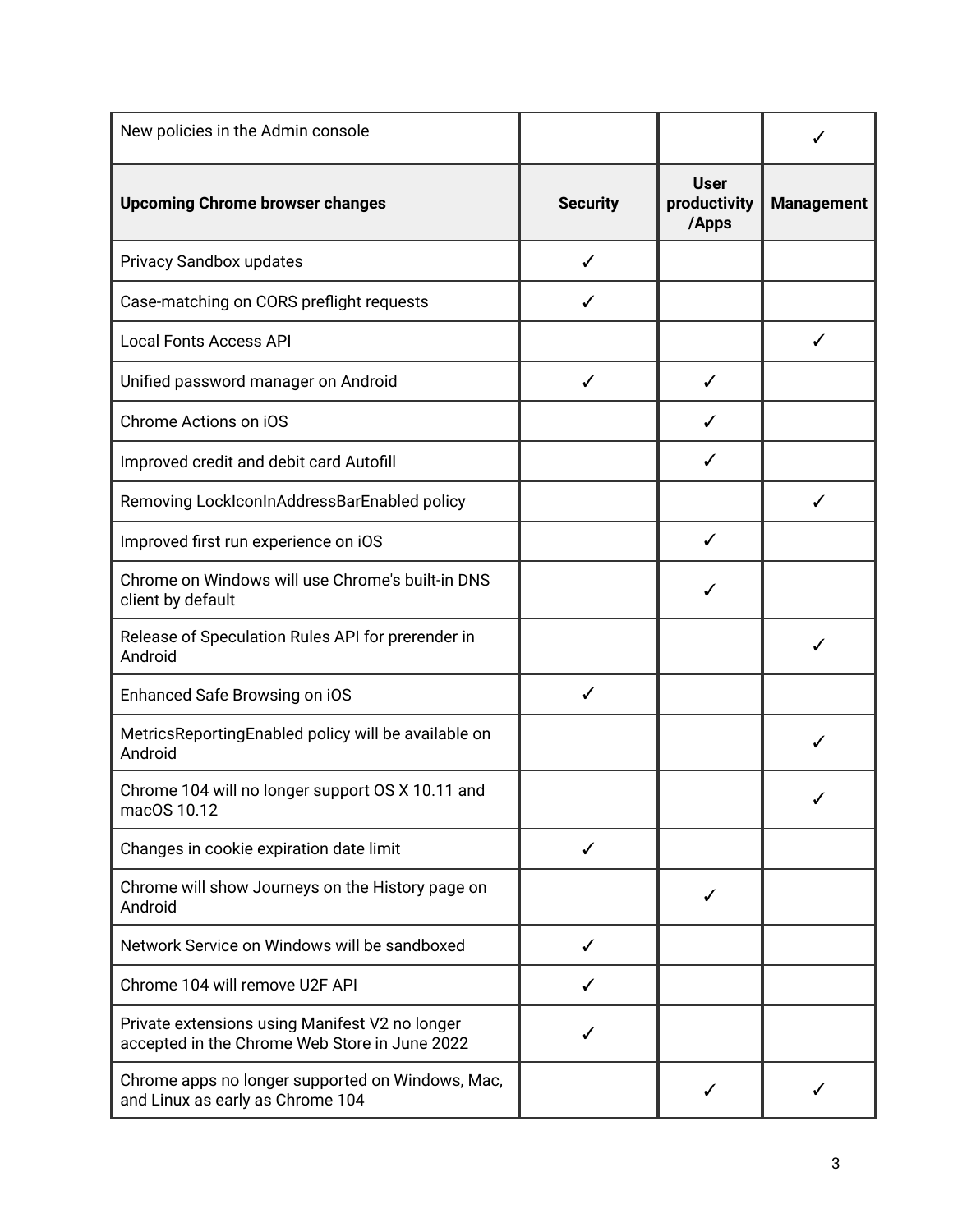| Default to origin-keyed agent clustering                       |                 |                                      |                   |
|----------------------------------------------------------------|-----------------|--------------------------------------|-------------------|
| <b>Upcoming Chrome OS changes</b>                              | <b>Security</b> | <b>User</b><br>productivity<br>/Apps | <b>Management</b> |
| Fast Pair on Chrome OS                                         |                 |                                      |                   |
| Forced reboot in user session                                  |                 |                                      |                   |
| Backlight PDF support with text annotation                     |                 |                                      |                   |
| Smart Lock UX update                                           |                 |                                      |                   |
| <b>Upcoming Admin console changes</b>                          | <b>Security</b> | <b>User</b><br>productivity<br>/Apps | <b>Management</b> |
| New CSV export for some Admin console Reports in<br>Chrome 103 |                 |                                      |                   |

The enterprise release notes are available in 8 languages. You can read about Chrome's updates in English, German, French, Dutch, Spanish, Portuguese, Korean, and Japanese. Please allow 1 to 2 weeks for translation for some languages.

## <span id="page-3-0"></span>**Chrome browser updates**

#### **Chrome sends Private Network Access preflights for subresources**

In Chrome 102, Chrome sends a CORS preflight request ahead of any [private network](https://developer.chrome.com/blog/private-network-access-preflight/#what-is-private-network-access-pna) [requests](https://developer.chrome.com/blog/private-network-access-preflight/#what-is-private-network-access-pna) for subresources, asking for explicit permission from the target server. This request carries a new `Access-Control-Request-Private-Network: true` header. In this initial phase, this request is sent, but no response is required from network devices. If no response is received, or it does not carry a matching

`Access-Control-Allow-Private-Network: true` header, a warning is shown in DevTools (more details [here](https://developer.chrome.com/blog/private-network-access-preflight/#how-to-know-if-your-website-is-affected)).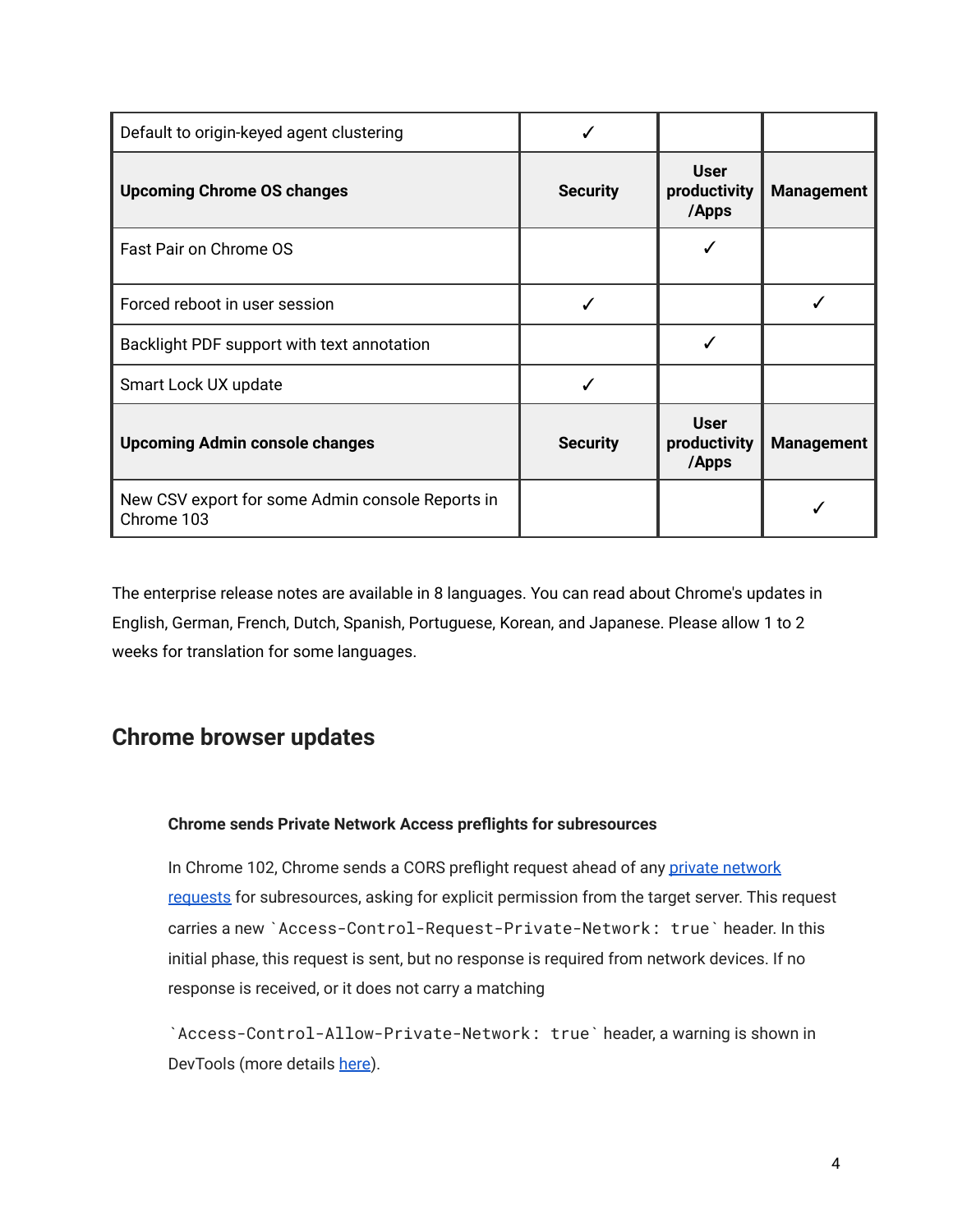In Chrome 105 at the earliest, the warnings will turn into errors and affected requests will fail. You can disable Private Network Access checks using the [InsecurePrivateNetworkRequestsAllowed](https://chromeenterprise.google/policies/#InsecurePrivateNetworkRequestsAllowed) and [InsecurePrivateNetworkRequestsAllowedForUrls](https://chromeenterprise.google/policies/#InsecurePrivateNetworkRequestsAllowedForUrls) enterprise policies.

If you want to test this feature prior to Chrome 106, the Chrome team has created the *`--enable-features=PrivateNetworkAccessRespectPreflightResults`* command-line flag (also available as chrome://flags/#private-network-access-respect-preflight-results).

To learn more about mitigating this change proactively, see details on [what to do if your site](https://developer.chrome.com/blog/private-network-access-preflight/#what-to-do-if-your-website-is-affected) [is affected](https://developer.chrome.com/blog/private-network-access-preflight/#what-to-do-if-your-website-is-affected). Read the [whole blog post](https://developer.chrome.com/blog/private-network-access-preflight/) for a more general discussion about Private Network Access preflights.

#### **Chrome leverages MiraclePtr to improve security**

MiraclePtr is a technology that reduces the risk of security vulnerabilities relating to memory safety. In the past months, Chrome has been testing the impacts of MiraclePtr for some users. A full release is happening in Chrome 102.

#### **Virtual card numbers in Autofill**

To make checking out with autofill more secure, virtual cards for participating US banks are available in Chrome 102. Virtual cards let users pay with unique virtual card numbers so they don't need to share their real card numbers with merchants. When autofill is enabled, virtual card numbers are automatically generated at checkout for opted-in users. You can control Chrome's credit card autofill behavior with the **[AutofillCreditCardEnabled](https://chromeenterprise.google/policies/#AutofillCreditCardEnabled)** enterprise policy.

#### **Changes to URL parameters**

Chrome 102 might remove some URL parameters when a user selects Open link in incognito window from the context menu. You can control this behavior with the [UrlParamFilterEnabled](https://chromeenterprise.google/policies/#UrlParamFilterEnabled) enterprise policy.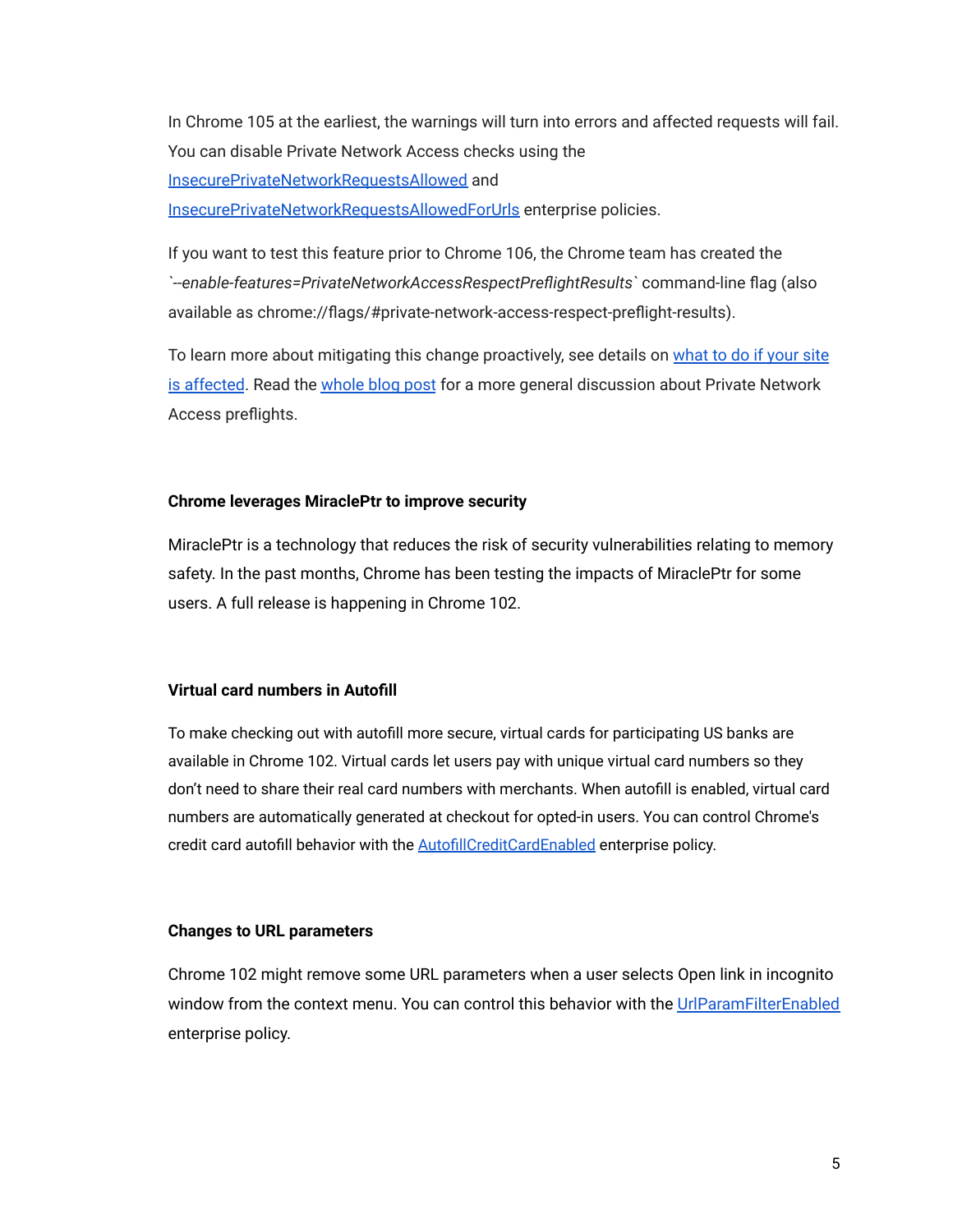#### **A redesign for browser downloads**

With Chrome 102, some users see a redesigned user experience for browser downloads. We are replacing the existing downloads shelf with a dedicated downloads bubble in Chrome browser's top bar. You can control this with the [DownloadBubbleEnabled](https://chromeenterprise.google/policies/#DownloadBubbleEnabled) enterprise policy.



#### **Chrome releases on Windows and Android include multiple versions**

To better compare the behavior of a new release of Chrome against the existing one, Chrome now makes multiple new versions available during a rollout. This is an internal change to our update strategy, which has no effect on enterprises. Admins do not need to adjust their update policies and strategy. However, in the interest of transparency, we're sharing this update so that those responsible for Chrome releases understand why they're seeing extra versions of Chrome available during rollouts.

#### **Chrome New Profile Separation Dialog**

Chrome 102 brings better separation between personal and enterprise-managed data. When the user signs into a managed account, they will have the option to either keep existing browsing data separate, or merge it with the managed account. By default, the data is kept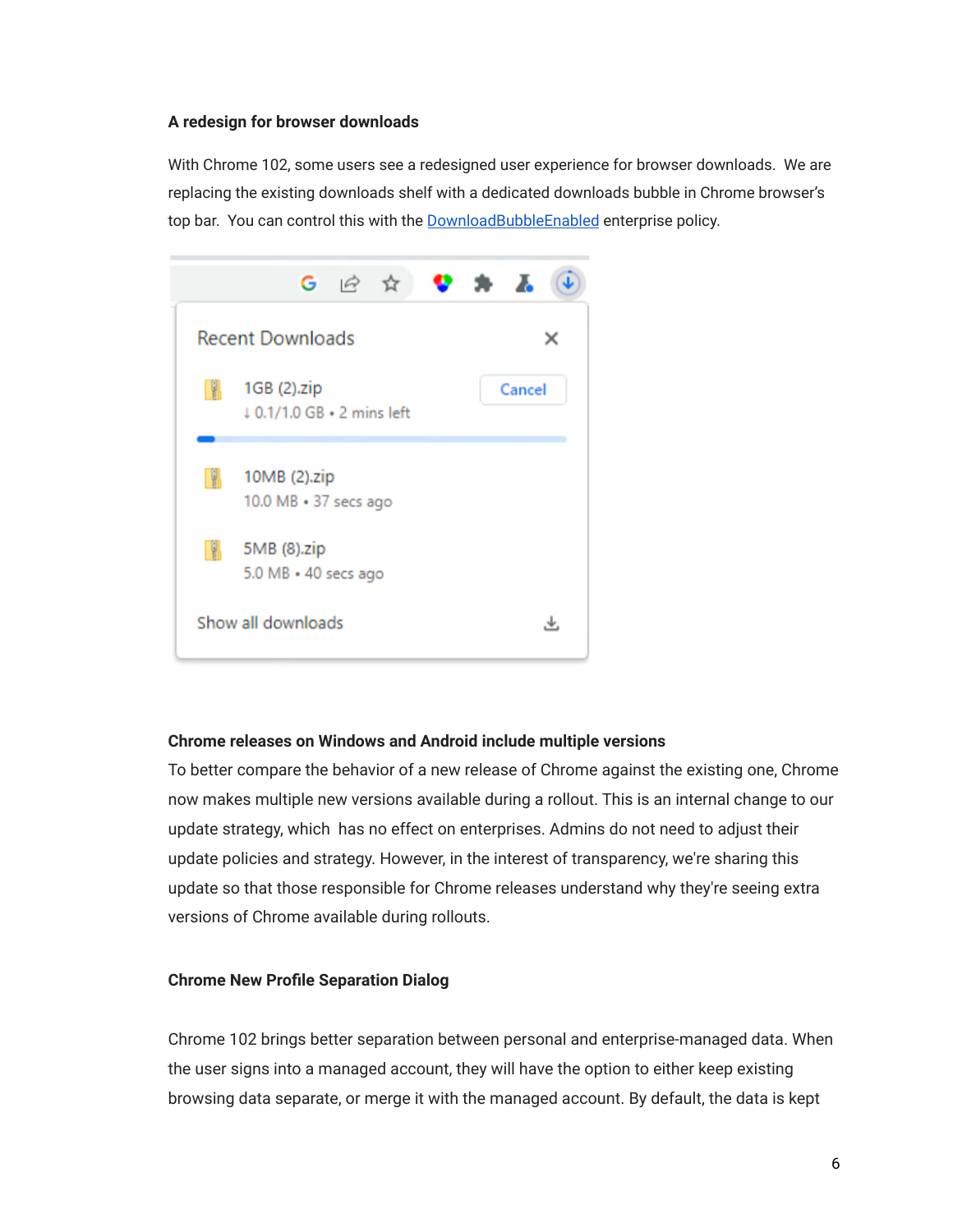separate, so a new profile will be created. Or, if they choose, they can merge the existing profile into the managed account. This prevents inadvertent sharing of personal data with work accounts. The [ManagedAccountsSigninRestriction](https://chromeenterprise.google/intl/en_us/policies/#ManagedAccountsSigninRestriction) policy can be used to hide the checkbox altogether, allowing admins to force users to create a separate work profile.

<span id="page-6-0"></span>

| <b>Policy</b>                    | <b>Description</b>                                                                                                                                                                                                                                                                                                         |
|----------------------------------|----------------------------------------------------------------------------------------------------------------------------------------------------------------------------------------------------------------------------------------------------------------------------------------------------------------------------|
| UrlParamFilterEnabled            | When enabled or not set, the URL parameter filter might<br>remove some parameters when a user selects Open<br>link in incognito window from the context menu. When<br>disabled, no filtering is performed.                                                                                                                 |
| <b>WebAppSettings</b>            | This policy allows an admin to specify settings for<br>installed web apps.                                                                                                                                                                                                                                                 |
| <b>AccessCodeCastEnabled</b>     | This policy controls whether a user will be presented<br>with an option, within the Google Cast menu, which<br>allows them to cast to devices that do not appear in the<br>Google Cast menu. If enabled, users can cast to the<br>device using either the access code or QR code<br>displayed on the cast device's screen. |
| <b>WarnBeforeQuittingEnabled</b> | Controls Warn Before Quitting $(\text{HQ})$ dialog when the<br>user is attempting to quit the browser (Mac only).                                                                                                                                                                                                          |
| ManagedAccountsSigninRestriction | This policy allows adding restrictions on managed<br>accounts. Two new options are available in Chrome<br>102: primary_account_keep_existing_data and<br>primary_account_strict_keep_existing_data.                                                                                                                        |

#### **New and updated policies in Chrome browser**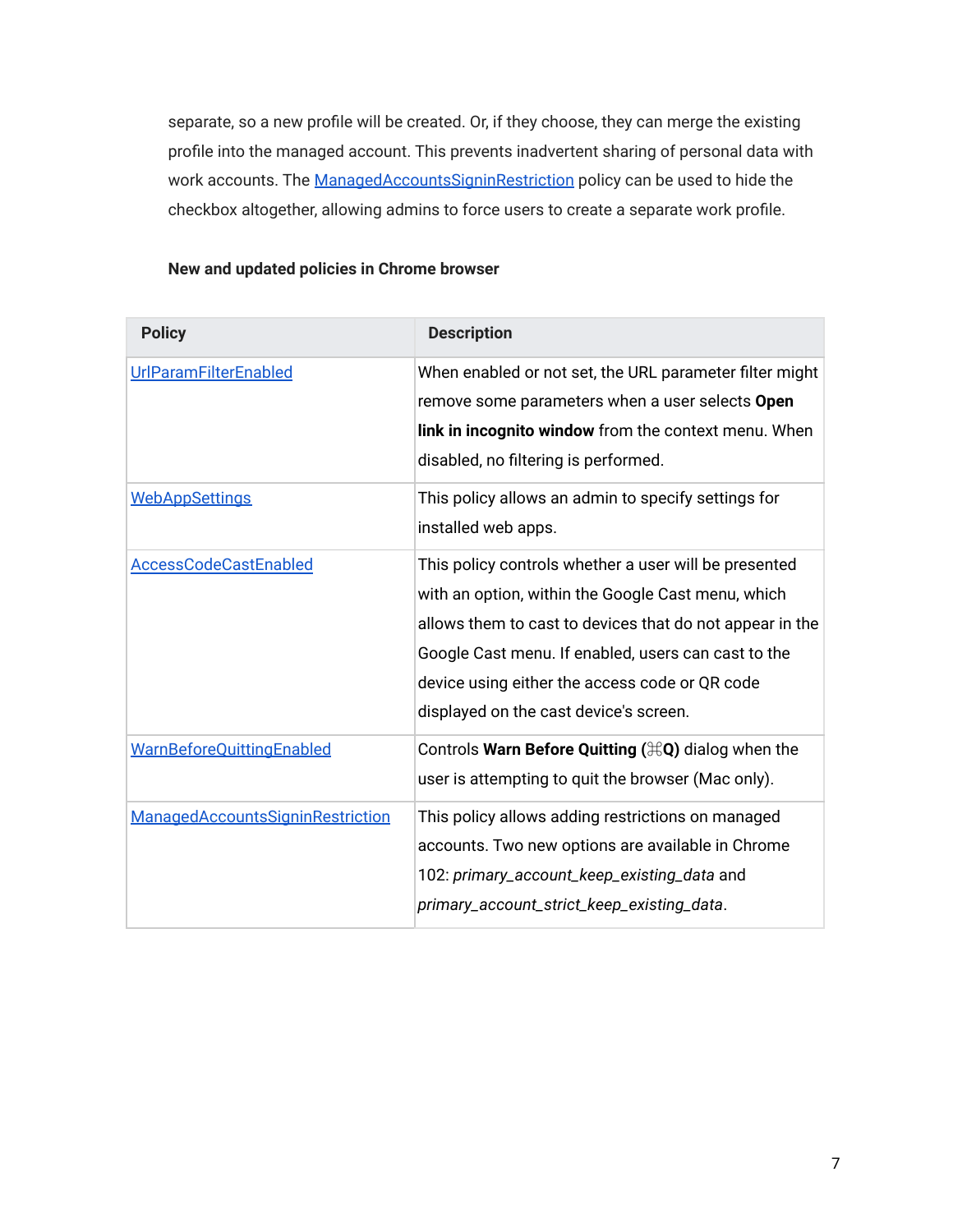## **Chrome OS updates**

#### **Long-term support (LTS)**

With the release of Chrome 102, devices that are on the Long-term support candidate (LTC) channel automatically upgrade from version LTC-96 to version LTC-102. This is our first major LTC update.

Devices that are on the LTS channel will remain on LTS-96 until LTS-102 releases in September.

| Dec 2021      | Jan 2022 $ $ |      | Feb 2022   Mar 2022   Apr 2022   May 2022   Jun 2022   Jul 2022   Aug 2022   Sep 2022   Oct 2022   Nov 2022   Dec 2022   Jan 2023   Feb 2023 |       |      |                |       |       |       |                |                  |                |                  |       |
|---------------|--------------|------|----------------------------------------------------------------------------------------------------------------------------------------------|-------|------|----------------|-------|-------|-------|----------------|------------------|----------------|------------------|-------|
| 96 S          | 97 S         | 98 S | 99 S                                                                                                                                         | 100 S | 101S | 102S           | 103 S | 104 S | 105 S | 106 S          | 107 <sub>S</sub> | 108 S          | 109 <sub>S</sub> | 110 S |
| <b>96 LTC</b> |              |      |                                                                                                                                              |       |      | <b>102 LTC</b> |       |       |       |                |                  | <b>108 LTC</b> |                  |       |
| <b>96 LTS</b> |              |      |                                                                                                                                              |       |      |                |       |       |       | <b>102 LTS</b> |                  |                |                  |       |

**Note:** This is a good time to check your organization's release configuration and verify if your devices are on the LTS or the LTC channel.

As a best practice, most of your devices should be on the LTS channel. We recommend that you keep some devices on the LTC channel in order to preview features in the upcoming LTS release in advance, and have time to plan and execute any necessary change management before the new LTS is released.

Admins can switch [between](https://support.google.com/chrome/a/answer/1375678?hl=en#zippy=%2Crelease-channel) LTS and other channels if desired. For more details about LTS, see [this article](https://support.google.com/chrome/a/answer/11333726) in the Help center.

#### **USB Type-C cable notifications**

USB-C cable notifications have been added to Chrome OS. When a user connects a device to their Chromebook, and the features or performance of their device are affected by the cable, they now receive a warning to let them know that there is an issue with the cable.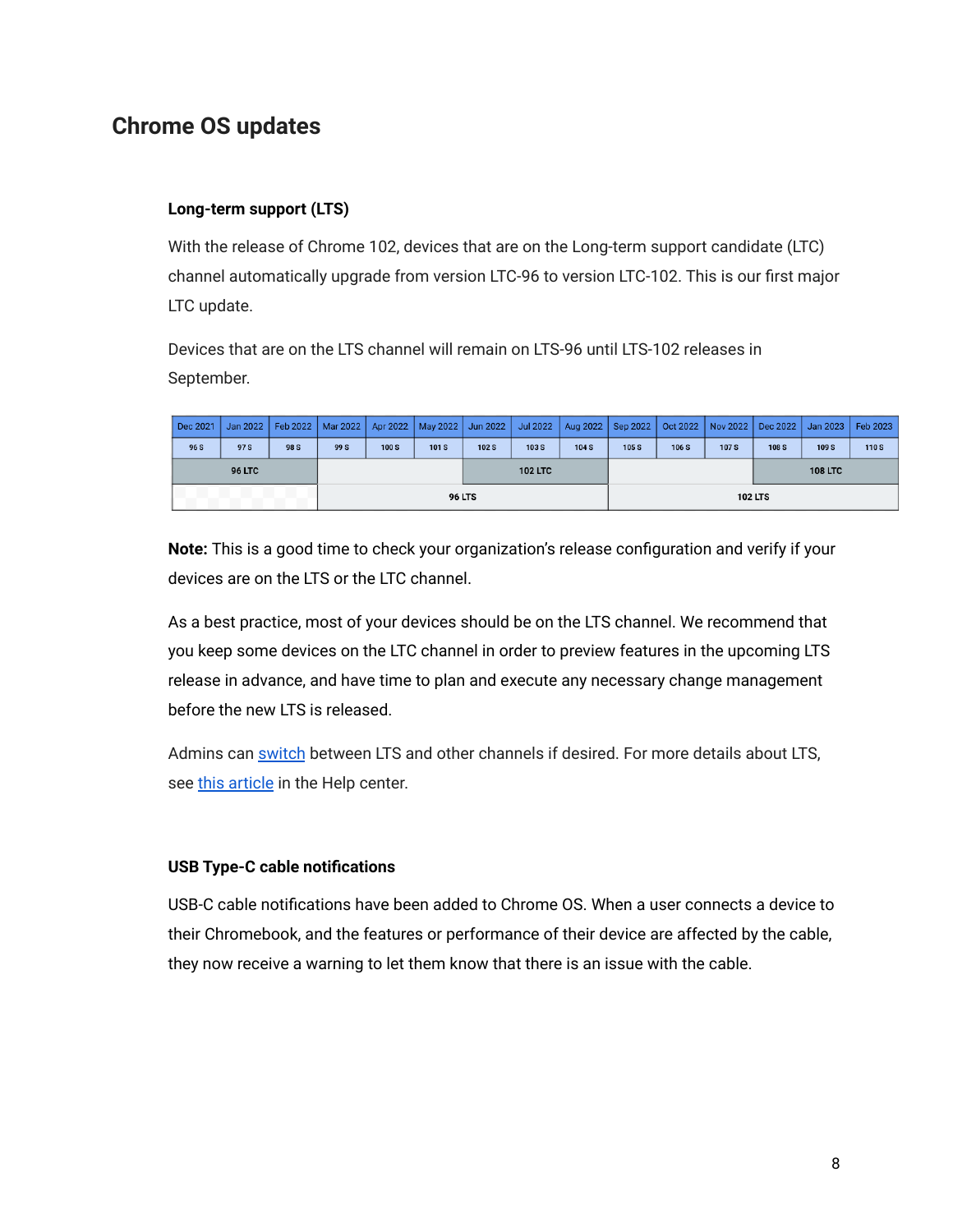#### **Camera settings improvements**

Chrome 102 adds improvements for the Chrome OS Camera app, to make it simpler and easier to use. On the left-side tool, it is easier to access the different options and users can now clearly see what feature is currently turned on or off. Under the **Settings** tab, we've made all Camera options more readable and easier to find.

#### **Launcher redesign includes Open Tab search**

Chrome 102 adds Open Tab search integration into the redesigned Launcher. This updated version allows users to open the Launcher, and search for a browser tab that is currently open.

As a category, open tabs are ranked just like any other category; the order is based on how often the user tends to click on that type of result.

- A match is done on both the URL and the tab name.
- A user can select the tab and go to it within the browser.

Tabs playing active audio are returned as top search values, as well as tabs that have been recently used or other tabs with the same name.

#### **File manager ZIP extraction**

One click extraction for ZIP archives comes to Chrome OS. Users can right click ZIP archives, choose **Extract All** and the content inside the ZIP archive is extracted.

#### **Built-in IKEv2 VPN support on Chrome OS**

Chrome OS now supports IKEv2 VPN as a built-in VPN client. It is configurable through system settings and policies, similar to L2TP/IPsec VPN, and OpenVPN.

IKEv2 VPN is one of the modern and most widely used VPN protocols. This feature allows users to connect to IKEv2 VPNs directly through Chrome OS system settings, without the need to install third-party apps.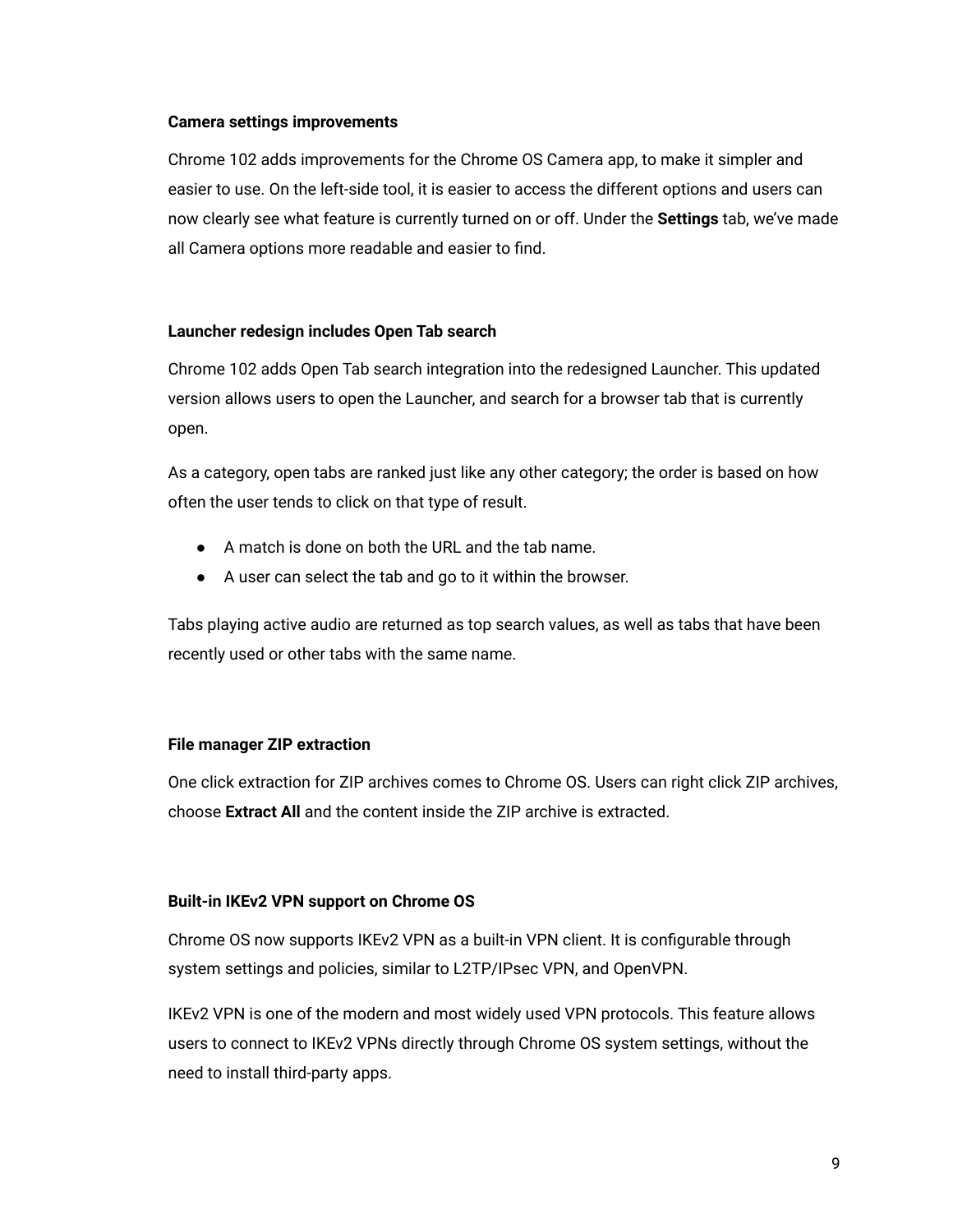## <span id="page-9-0"></span>**Admin console updates**

#### **New look for the Device list and Browser list pages**

The Device list and Browser list pages now have a new look, more consistent with many other pages in the Admin console, designed with better accessibility and responsiveness to different screen sizes.

#### **New security events for the Chrome Audit Log**

The Chrome Audit Log now has three new categories of security events, which include events for when users login and logout of devices, for when user accounts are added or removed from a device, and for when a managed device changes boot mode to developer or verified mode. For more information, go to the Chrome [Workspace Admin Help Center](https://support.google.com/a/answer/9393909?hl=en)**.**

| <b>Policy Name</b>                          | <b>Pages</b>                          | <b>Supported on</b> | <b>Category/Field</b>                                             |
|---------------------------------------------|---------------------------------------|---------------------|-------------------------------------------------------------------|
|                                             | User &<br><b>Browser</b><br>Settings; |                     |                                                                   |
| KeepFullscreenWithoutNoti Managed           |                                       |                     | User Experience > Fullscreen after                                |
| ficationUrlAllowList                        | Guest Session                         | Chrome OS           | unlock                                                            |
| <b>NTPMiddleSlotAnnouncem</b><br>entVisible | User &<br><b>Browser</b><br>Settings  | Chrome<br>Chrome OS | User Experience > Middle slot<br>announcement on the New Tab Page |
| <b>UnaffiliatedArcAllowed</b>               | Device Settings Chrome OS             |                     | Other settings > Android apps for<br>unaffiliated users           |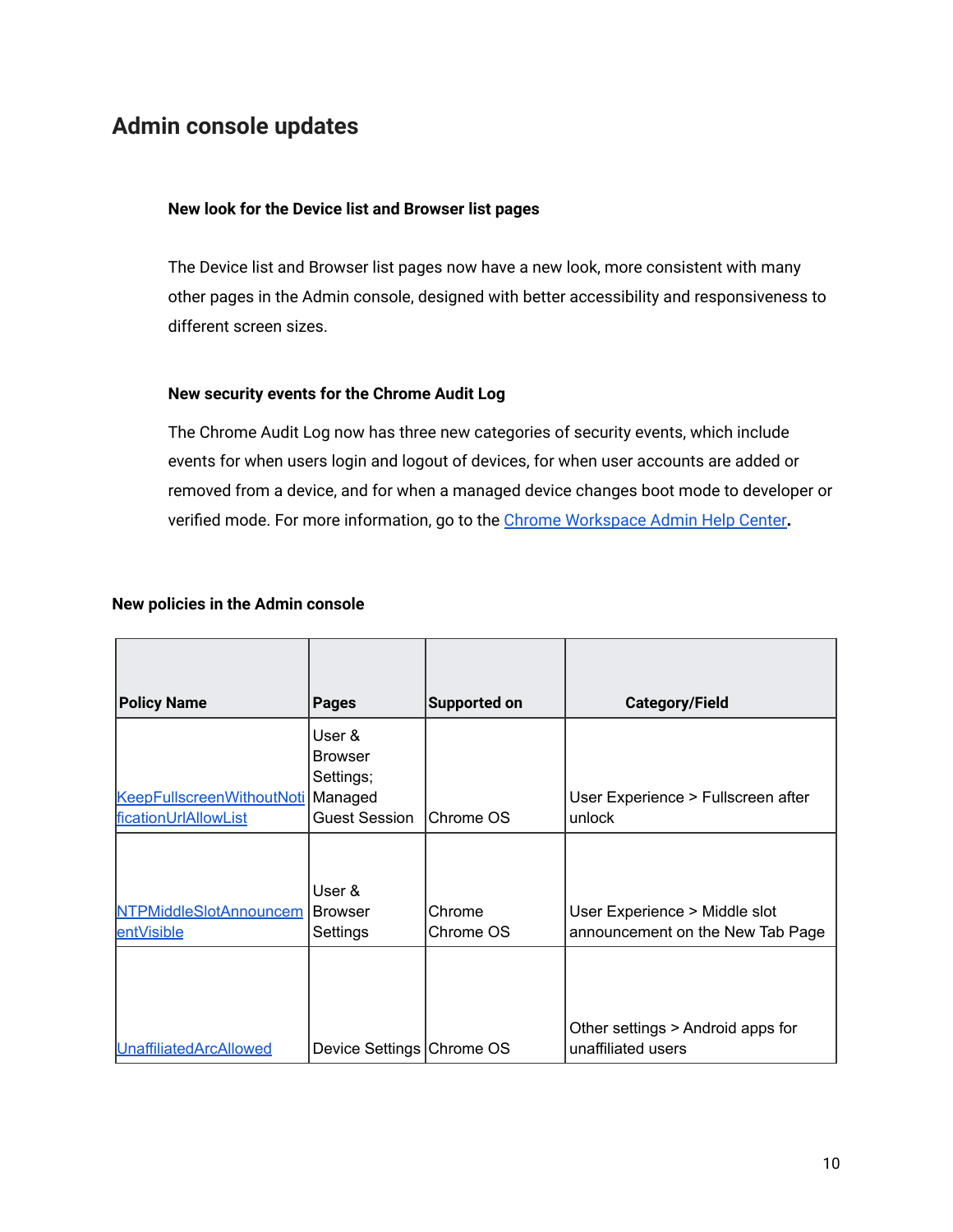## <span id="page-10-0"></span>Coming soon

**Note:** The items listed below are experimental or planned updates. They might change, be delayed, or canceled before launching to the Stable channel.

### <span id="page-10-1"></span>**Upcoming Chrome browser changes**

#### **Privacy Sandbox updates**

The Privacy Sandbox release in Chrome 103 will provide controls for the new Topics & Interest Group APIs. It will also introduce a one-time dialog that explains Privacy Sandbox to users and allows them to manage their preferences. This dialog is not shown for Guest users or managed EDU users.

Admins can prevent the dialog from appearing for their managed users by controlling third party cookies explicitly via policy:

- To allow third-party cookies and Privacy Sandbox features, set [BlockThirdPartyCookies](https://chromeenterprise.google/policies/#BlockThirdPartyCookies) to disabled
- To disallow third-party cookies and Privacy Sandbox features, set [BlockThirdPartyCookies](https://chromeenterprise.google/policies/#BlockThirdPartyCookies) to enabled. This might cause some sites to stop working.

Privacy Sandbox features will also be disabled, and no dialog shown, if [DefaultCookiesSetting](https://chromeenterprise.google/policies/#DefaultCookiesSetting) is set to *Do not allow any site to set local data*.

#### **Case-matching on CORS preflight requests**

Chrome 102 and earlier uppercase request methods when matching with Access-Control-Allow-Methods response headers in CORS preflight. Chrome 103 will not uppercase request methods, except for DELETE, GET, HEAD, OPTIONS, POST, and PUT (all case-insensitive). So, Chrome 103 will require exact case-sensitive matching.

Previously accepted, but rejected in Chrome 103: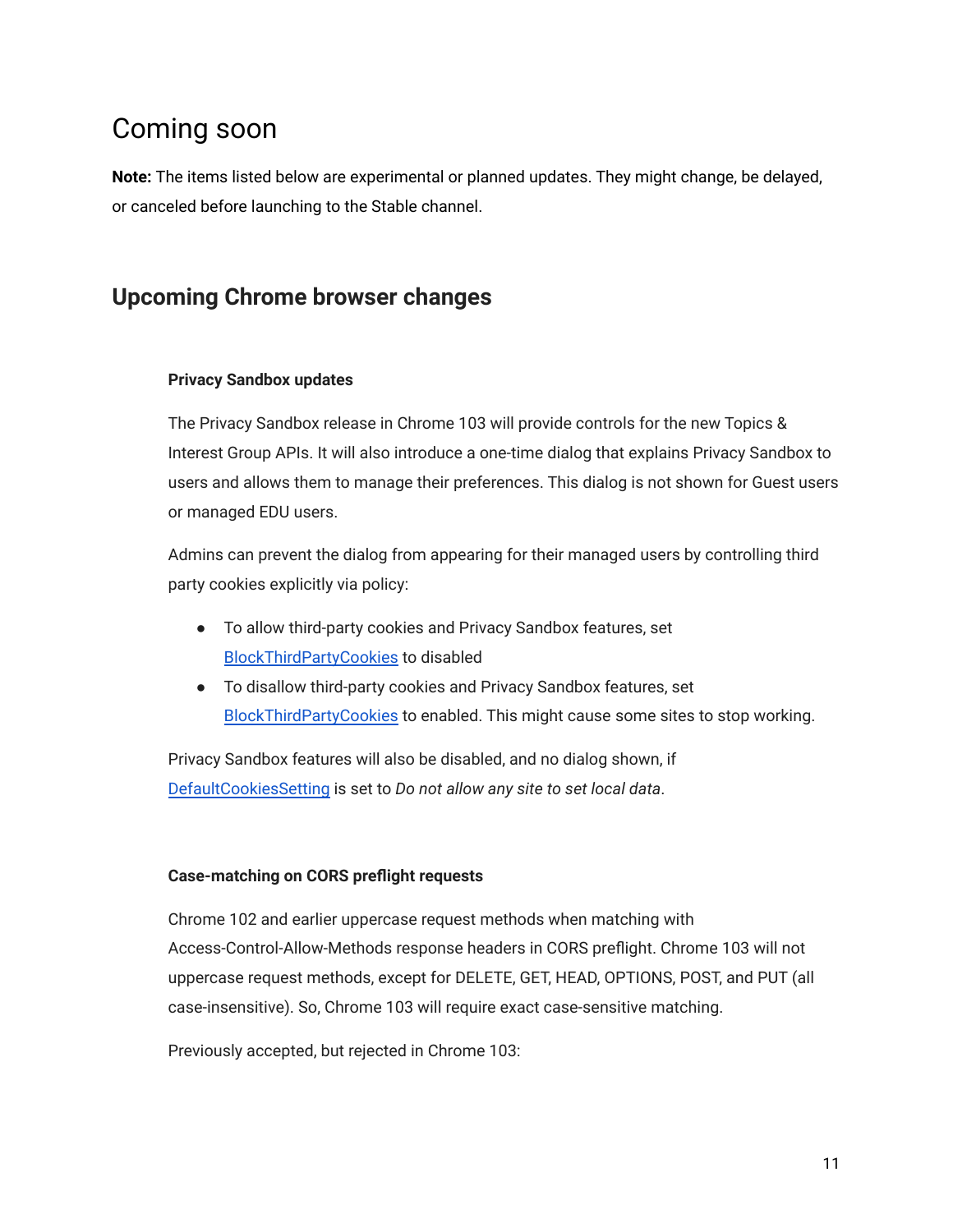Request: fetch(url, {method: 'Foo'}) Response Header: Access-Control-Allow-Methods: FOO

Previously rejected, but accepted in Chrome 103:

Request: fetch(url, {method: 'Foo'}) Response Header: Access-Control-Allow-Methods: Foo

Note: post and put are not affected because they are in [https://fetch.spec.whatwg.org/#concept-method-normalize,](https://fetch.spec.whatwg.org/#concept-method-normalize) while patch is affected.

#### **Local Fonts Access API**

Users of design applications often want to use fonts present on their local device. The [Local](https://web.dev/local-fonts/) [Fonts Access API](https://web.dev/local-fonts/) will give web applications the ability to enumerate local fonts and some metadata about each. This API will also give web applications access to the font data as a binary blob, allowing those fonts to be rendered within their applications using custom text stacks. The enterprise policies applicable to this feature are **DefaultLocalFontsSetting**, **LocalFontsAllowedForUrls** and **LocalFontsBlockedForUrls**. The API will be available as early as Chrome 103.

#### **Unified password manager on Android**

For Chrome on Android users who are syncing, they will see a new password management experience, which is the same surface used to manage passwords when logging in to Android apps.

#### **Chrome Actions on iOS**

Chrome Actions help users get things done fast, directly from the address bar. We first released Chrome Actions on desktop a couple of years ago, with Actions like **Clear browsing data**. In Chrome 103, we'll be bringing some of them to Chrome on iOS, like:

● Manage passwords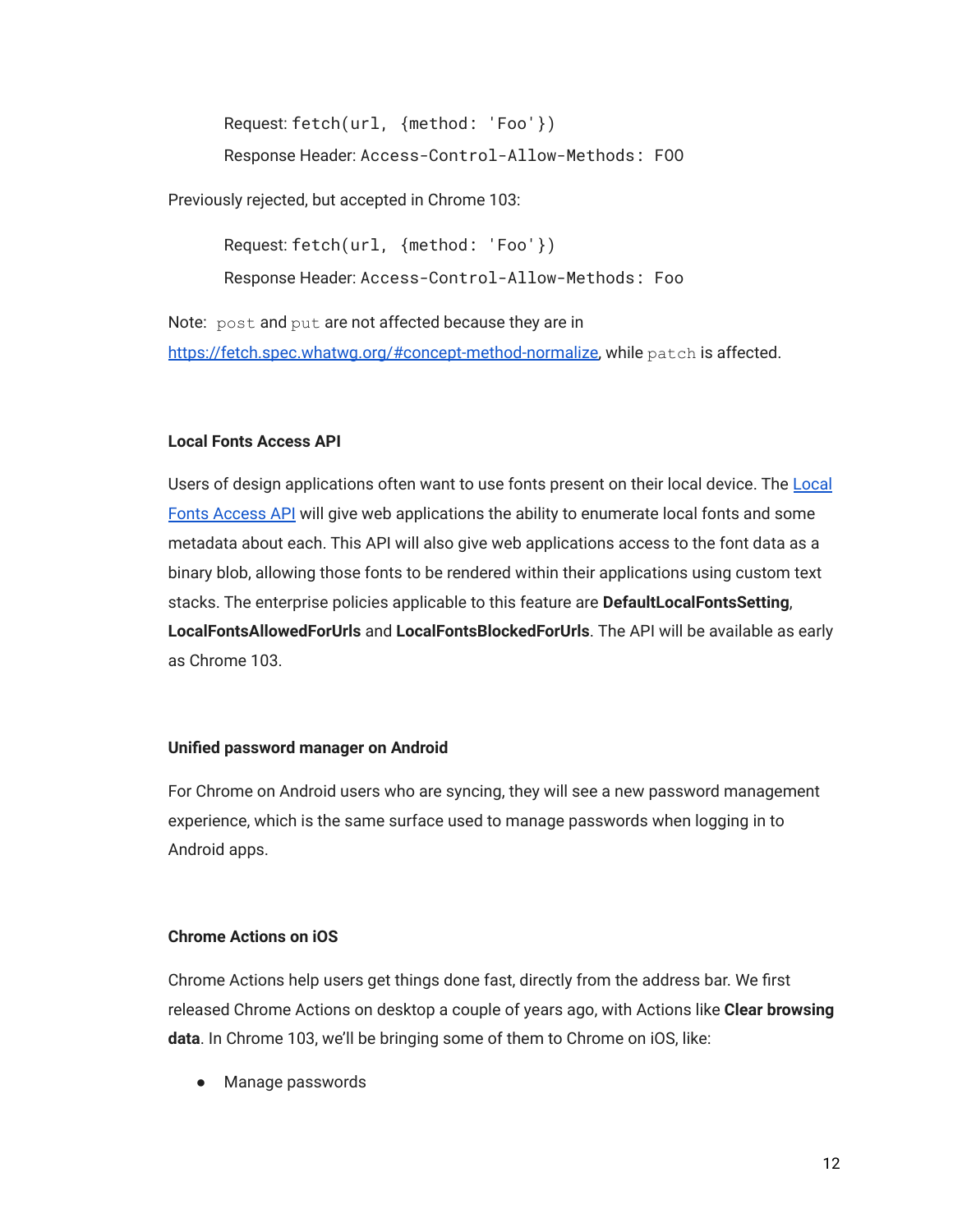- Open Incognito tab
- Clear browsing data
- And more!

Chrome on iOS allows users to take actions directly from the address bar, like clearing browsing data, using a button that appears among auto-complete suggestions. This feature is already available on desktop platforms.

#### **Improved credit and debit card Autofill**

Over the course of Chrome 103, credit and debit card Autofill will start supporting cloud-based upload via Google Pay, enabling Autofill for your cards across all your Chrome devices. You can control credit card autofill with the [AutofillCreditCardEnabled](https://chromeenterprise.google/policies/#AutofillCreditCardEnabled) enterprise policy.

#### **Removing LockIconInAddressBarEnabled policy**

Chrome 94 launched an experiment to replace the lock icon as the connection security indicator. The [LockIconInAddressBarEnabled](https://chromeenterprise.google/policies/#LockIconInAddressBarEnabled) policy was added to allow organizations to continue to show the lock icon during the experiment. The experiment is no longer active, so the policy will no longer be available starting with Chrome 103.

#### **Improved first run experience on iOS**

In Chrome 103, some users might see a new onboarding experience with fewer steps and a more intuitive way to sign into Chrome. Enterprise policies, like [BrowserSignin,](https://chromeenterprise.google/policies/#BrowserSignin) [SyncDisabled,](https://chromeenterprise.google/policies/#SyncDisabled) [SyncTypesListDisabled](https://chromeenterprise.google/policies/#SyncTypesListDisabled) and [MetricsReportingEnabled](https://chromeenterprise.google/policies/#MetricsReportingEnabled), to control whether the user can sign into Chrome and other aspects of the onboarding experience will continue to be available as before.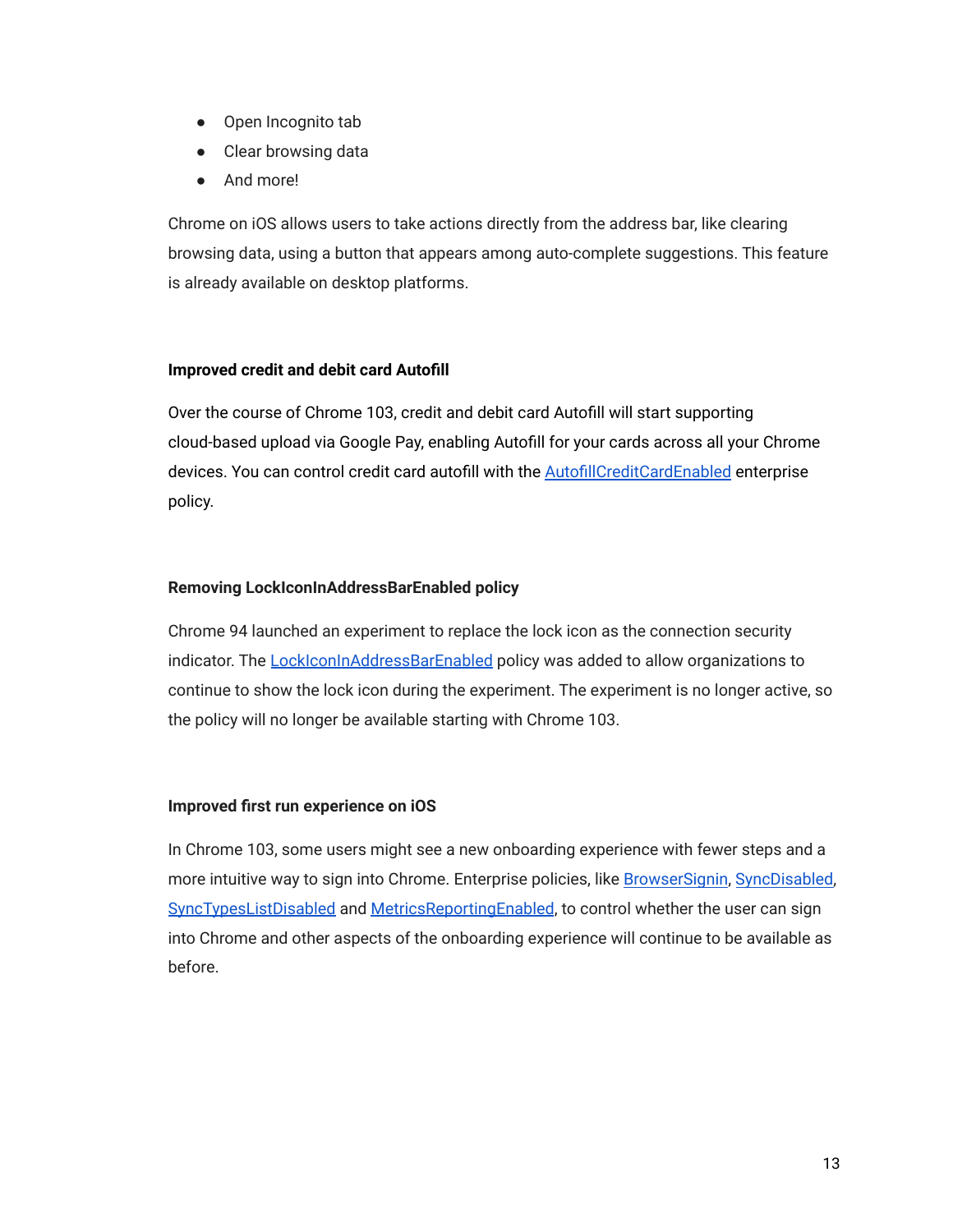#### **Chrome on Windows will use Chrome's built-in DNS client by default**

The built-in DNS client is enabled by default on macOS, Android and Chrome OS. Chrome on Windows will also use the built-in DNS client by default as early as Chrome 103. Enterprises can opt out by setting **BuiltInDnsClientEnabled** policy to Disabled.

#### **Release of Speculation Rules API for prerender in Android**

Expanding our prerender efforts released on Chrome 101, we will ship the Speculations Rules API for Android in Chrome 103. This API will allow web authors to suggest to Chrome which pages that the user is very likely to navigate to next. This will influence Chrome during the decision to prerender a particular URL before the user navigates to it, aiming to offer an instant navigation. An enterprise policy, [NetworkPredictionOptions,](https://chromeenterprise.google/policies/#NetworkPredictionOptions) is available to block the usage of all prerendering activities which will result in Chrome ignoring the hints provided using this API. See our [article on speculative prerendering](https://web.dev/speculative-prerendering/#same-origin-prerendering-trial) for more information.

#### **Enhanced Safe Browsing on iOS**

To match Safe Browsing functionality from other platforms, we will add functionality so that a user on iOS can choose what type of Safe Browsing protection they would like. Where an enterprise controls this setting, the enterprise will be allowed to set the level of Safe Browsing protection, and users under the enterprise will not be allowed to change the preference. An enterprise policy [SafeBrowsingProtectionLevel](https://chromeenterprise.google/policies/#SafeBrowsingProtectionLevel) is available to control Safe Browsing and the mode it operates in.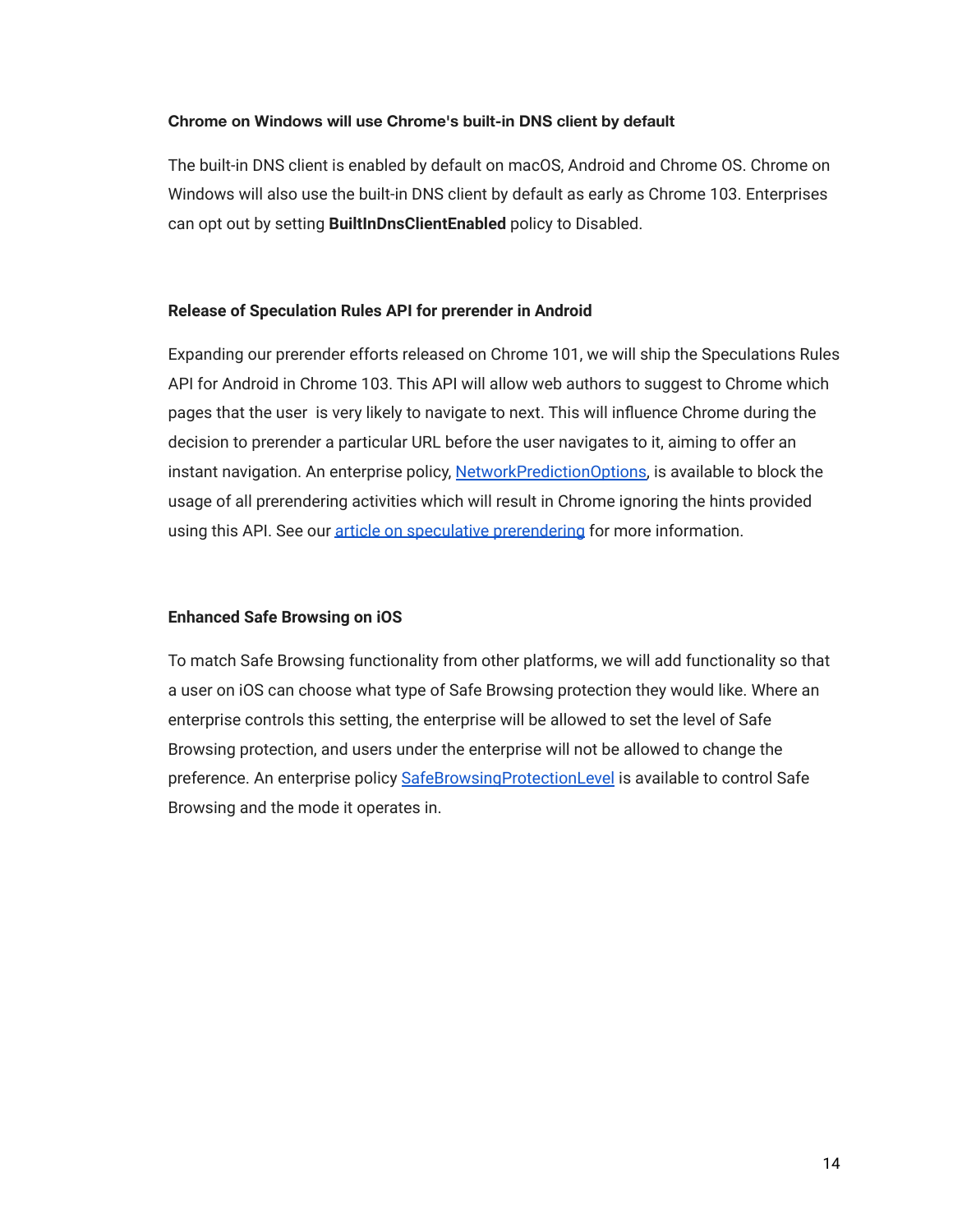| $<$ Back<br><b>Sale Browsing</b><br>Dente<br>This setting is enforced by your<br><b>ADMINISTRATI</b><br>ō<br>\$1 Minnesot by your organization.<br>Lawrighter. | C Back<br><b>Sale Browning</b><br><b>Enhanced Prestaction</b><br>Pacific, prooffice profection applied<br>stampentus ambsches, describuels, and<br>extensions. Plann you about personnel<br>innactus. Resultes broading data in | C Back<br><b>Standard Protection</b><br>Done<br>Denne<br>Detects and warm you alread distigatives energy when<br>ø<br>they harder.<br>®<br>Chanda URLs volits achot ad arounds often utcessi in                                                                                          | C Back<br><b>Standard Protection</b><br>C Director and waiths you whould design that events when<br>tives harassen.                                                                                                                                                                     |
|----------------------------------------------------------------------------------------------------------------------------------------------------------------|---------------------------------------------------------------------------------------------------------------------------------------------------------------------------------------------------------------------------------|------------------------------------------------------------------------------------------------------------------------------------------------------------------------------------------------------------------------------------------------------------------------------------------|-----------------------------------------------------------------------------------------------------------------------------------------------------------------------------------------------------------------------------------------------------------------------------------------|
|                                                                                                                                                                |                                                                                                                                                                                                                                 |                                                                                                                                                                                                                                                                                          |                                                                                                                                                                                                                                                                                         |
|                                                                                                                                                                | be used in Dong's.                                                                                                                                                                                                              | Christians, if a site tree to meet your password, or<br>all. when you described a harmful life. One might stay also<br>send URLs, including bits of gage-content, to Safe                                                                                                                | Chassis URLs with a lot of smark sites stored in<br>Christians, if a site tract to med your passwort, or<br>al. when you described a humital life. Organizm may also<br>send URLs, including bits of gage porters, to Sale.                                                             |
| Standard Pentantina<br>Standard protection against neibeline,<br>$\omega$<br>dearsing its, and university's that are<br>forement his first stamperbunk.        | Standard Pentaction<br>Tonderly/Weller applied vehicles,<br>réservisais, and extensions that are<br>beneath to lot slampersum.                                                                                                  | Resorcing.<br>$\omega$<br>Help Improve Security on the<br>Web for Everyone                                                                                                                                                                                                               | <b>Beneating</b><br>and the company of the company of the<br>This setting is enforced by your                                                                                                                                                                                           |
| Pain President Boys Cresti<br>modernmended)<br>Green red product you against<br>despense selectes, dorehoods, and<br>ത<br>extensions. You'll still get finite  | Ain Denker-Eine (levid)<br>This setting is enforced by your<br>administrator.<br><b>B</b> Monaped by your erganization.                                                                                                         | Gently Lifting of some competences.<br>ை<br>limited surfact attornation, and some<br>page rentent to license, to help discount<br>new threats and probed won/pone on the<br>$\circ$<br>such.                                                                                             | ackreasionmator.<br><b>B</b> Managed by your paperwayters.<br>Lasare Mary<br><b>Service</b>                                                                                                                                                                                             |
| Enventing prelimition, where available.<br>in other thought services, this firmal<br>and Genetic.                                                              | Learn Work<br>and Georgia                                                                                                                                                                                                       | Warn You if Passwords Are<br>Exposed in a Data Reserts<br>Christinal periodically checks your<br>commercies assigned lists that have been<br>published ordinal What-Bowg Erik, start<br>passworths and yearner as an entropied, as<br>they can't be read by anyons, including<br>Google. | Warn You if Passwords Are<br>Exposed in a Gata Sireach<br>Chromium periodically checky your<br>ammenteds assimal linia titud learn lanes<br>published prime, When-Song Ellis, your<br>percent ds and asservance are anonypled, so<br>they can't be readily project. Including<br>Sough. |

#### **MetricsReportingEnabled policy will be available on Android in Chrome 103**

Chrome-on-Android will slightly modify the first run experience to support the [MetricsReportingEnabled](https://chromeenterprise.google/policies/#MetricsReportingEnabled) policy. If the admin disables metrics reporting, there will be no change to the first run experience. If the admin enables metrics, users will still be able to change the setting in Chrome settings. When enabled, the **[MetricsReportingEnabled](https://chromeenterprise.google/policies/#MetricsReportingEnabled)** policy allows anonymous reporting of usage and crash-related data about Chrome to Google.

#### **Chrome 104 will no longer support OS X 10.11 and macOS 10.12**

Chrome 104 will no longer support macOS versions 10.11 and 10.12, which are already outside of their support window with Apple. Users will have to update their operating systems in order to continue running Chrome browser. Running on a supported operating system is essential to maintaining security.

#### **Changes in cookie expiration date limit**

Beginning with Chrome 104, any newly set or refreshed cookies will have their expiration date limited to no more than 400 days in the future. Cookies which request expiration dates after 400 days in the future will still be set, but their expiration will be adjusted down to 400 days.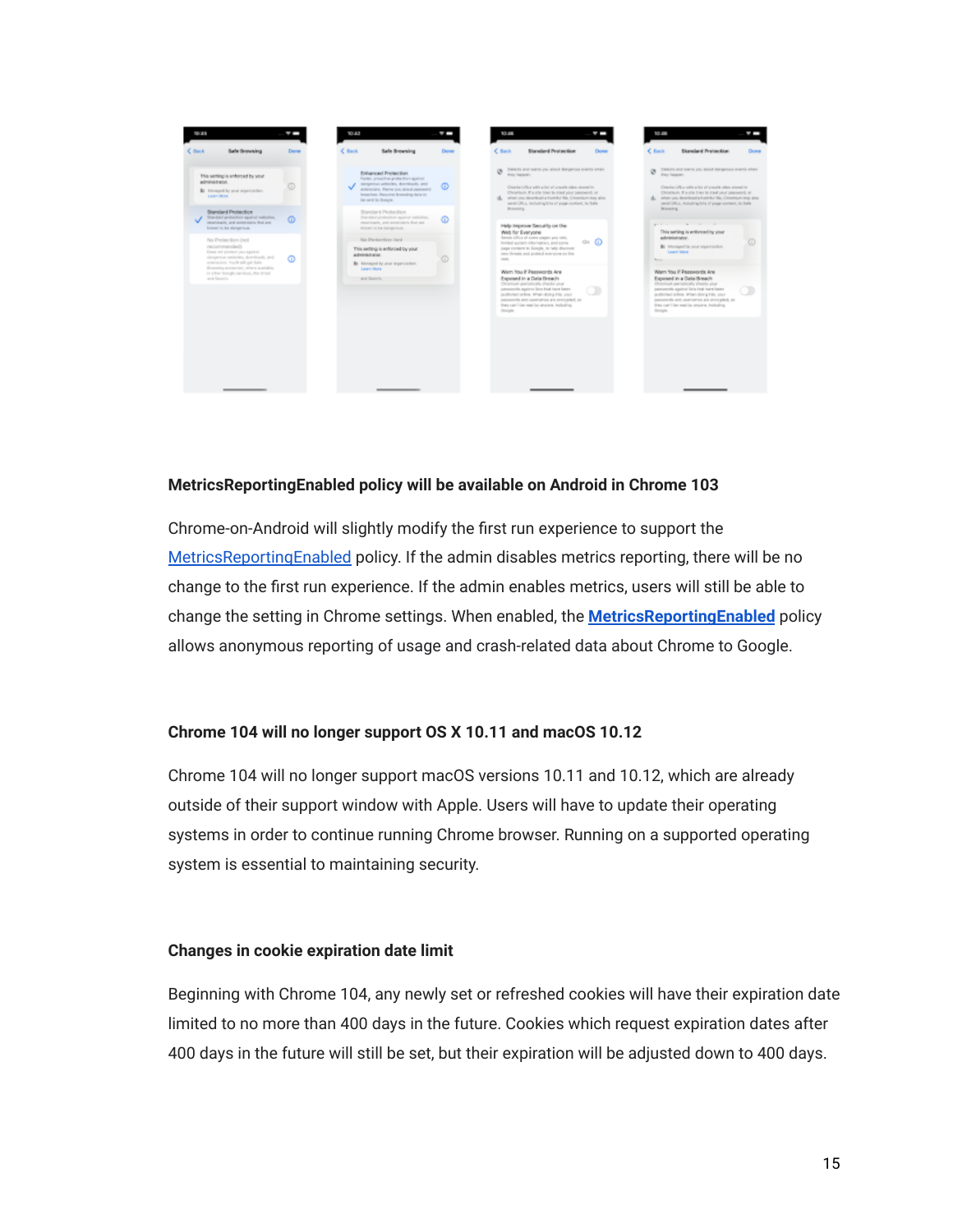Existing cookies will retain their prior expiration date (even if it was more than 400 days in the future), but refreshing them will cause the cap to be enforced.

#### **Chrome will show Journeys on the History page on Android**

Chrome 96 started clustering local browsing activity on the History page into Journeys to make it easier to find prior activity and continue it with related search suggestions. These Journeys will become available on Android in Chrome 104. For keywords typed into the Omnibox that match a cluster, an action chip displays for seamless access to the Journeys view. Users can delete clusters and disable Journeys, if desired. Additionally, admins will have the option to disable this feature using the **[HistoryClustersVisible](https://chromeenterprise.google/policies/#HistoryClustersVisible)** policy.

#### **Network Service on Windows will be sandboxed**

As early as Chrome 104, to improve security and reliability, the network service, already running in its own process, will be sandboxed on Windows. As part of this, third-party code that is currently able to tamper with the network service may be prevented from doing so. This might cause interoperability issues with software that injects code into Chrome's process space, such as Data Loss Prevention software. The [NetworkServiceSandboxEnabled](https://chromeenterprise.google/policies/#NetworkServiceSandboxEnabled) policy allows you to disable the sandbox if incompatibilities are discovered. You can test the sandbox in your environment using [these instructions](https://docs.google.com/document/d/1Bk3Z8CUQucd8FP6ISKkT3Q9YYuP43574VIO_kyAISBU/view) and report any issues you encounter.

#### **Chrome 104 will remove U2F API**

The U2F API for interacting with USB security keys has been disabled by default since Chrome 98. Chrome is currently running an [Origin Trial](https://developer.chrome.com/origintrials/#/view_trial/-6366963973195038719) that lets websites temporarily re-enable the U2F API. This Origin Trial will end on July 26, 2022 and the U2F API will be fully removed in Chrome 104.

If you run a website that still uses this API, please refer to the [deprecation announcement](https://groups.google.com/a/chromium.org/g/blink-dev/c/xHC3AtU_65A) and **[blog post](https://developer.chrome.com/blog/deps-rems-95/#deprecate-u2f-api-cryptotoken)** for more details.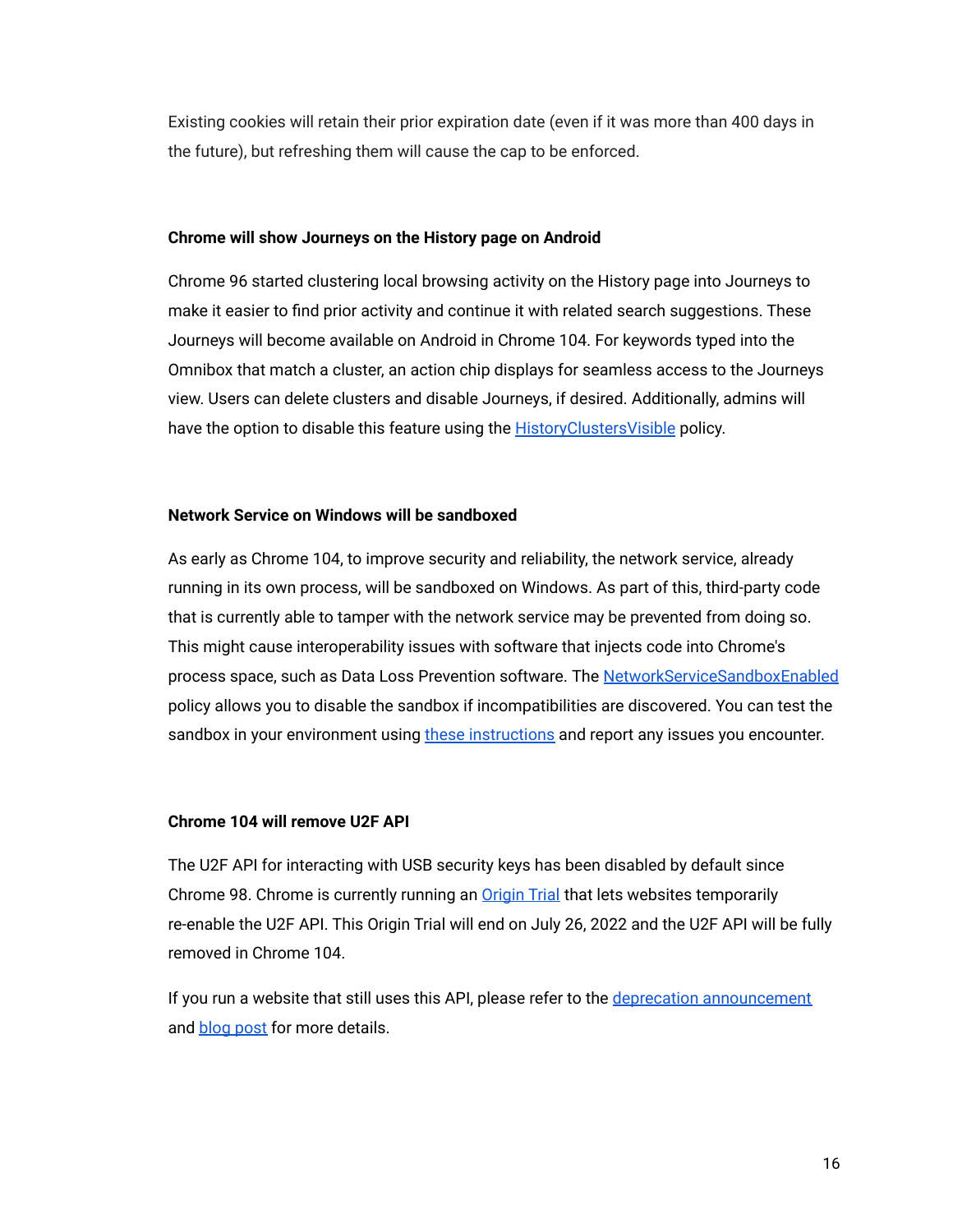### **Private extensions using Manifest V2 no longer accepted in the Chrome Web Store in June 2022**

As part of the gradual deprecation of Manifest V2, the Chrome Web Store stopped accepting submissions of new Public or Unlisted Manifest V2 extensions after January 17, 2022. In June 2022, Chrome expands this restriction to new extensions with Private visibility, which may have a more significant impact on Enterprise extension workflows. Extensions which are already submitted may continue to be updated until January 2023.

For more details, refer to the [Manifest V2 support](https://developer.chrome.com/docs/extensions/mv3/mv2-sunset/) timeline.

#### **Chrome apps no longer supported on Windows, Mac, and Linux as early as Chrome 106**

As [previously announced](https://blog.chromium.org/2020/08/changes-to-chrome-app-support-timeline.html), Chrome apps are being phased out in favor of Progressive Web Apps (PWAs) and web-standard technologies. The deprecation schedule was adjusted to provide enterprises who used Chrome apps additional time to transition to other technologies, and Chrome apps will now stop functioning in Chrome 106 or later on Windows, Mac, and Linux. If you need additional time to adjust, a policy **ChromeAppsEnabled** will be available to extend the lifetime of Chrome Apps an additional 2 milestones.

If you're force-installing any Chrome apps, starting Chrome 104, users will be shown a message stating that the app is no longer supported. The installed Chrome Apps will still be launchable.

Starting with Chrome 106, Chrome Apps on WIndows, Mac and Linux will no longer work. To fix this, remove the extension ID from the force-install [extension list](https://chromeenterprise.google/policies/#ExtensionInstallForcelist), and if necessary they can add the corresponding **install\_url** to the web app [force install list](https://chromeenterprise.google/policies/?policy=WebAppInstallForceList). For common Google apps, the *install\_urls* are listed below:

| <b>Property</b> | <b>Extension ID (Chrome App)</b> | install_url (PWA / Web App)                                  |
|-----------------|----------------------------------|--------------------------------------------------------------|
| Gmail           | pjkljhegncpnkpknbcohdijeoejaedia | https://mail.google.com/mail/installwebapp?usp=admin         |
| <b>Docs</b>     | aohghmighlieiainnegkcijnfilokake | https://docs.google.com/document/installwebapp?usp=ad<br>min |
| <b>Drive</b>    | apdflckaahabafndbhieahigkjlhalf  | https://drive.google.com/drive/installwebapp?usp=admin       |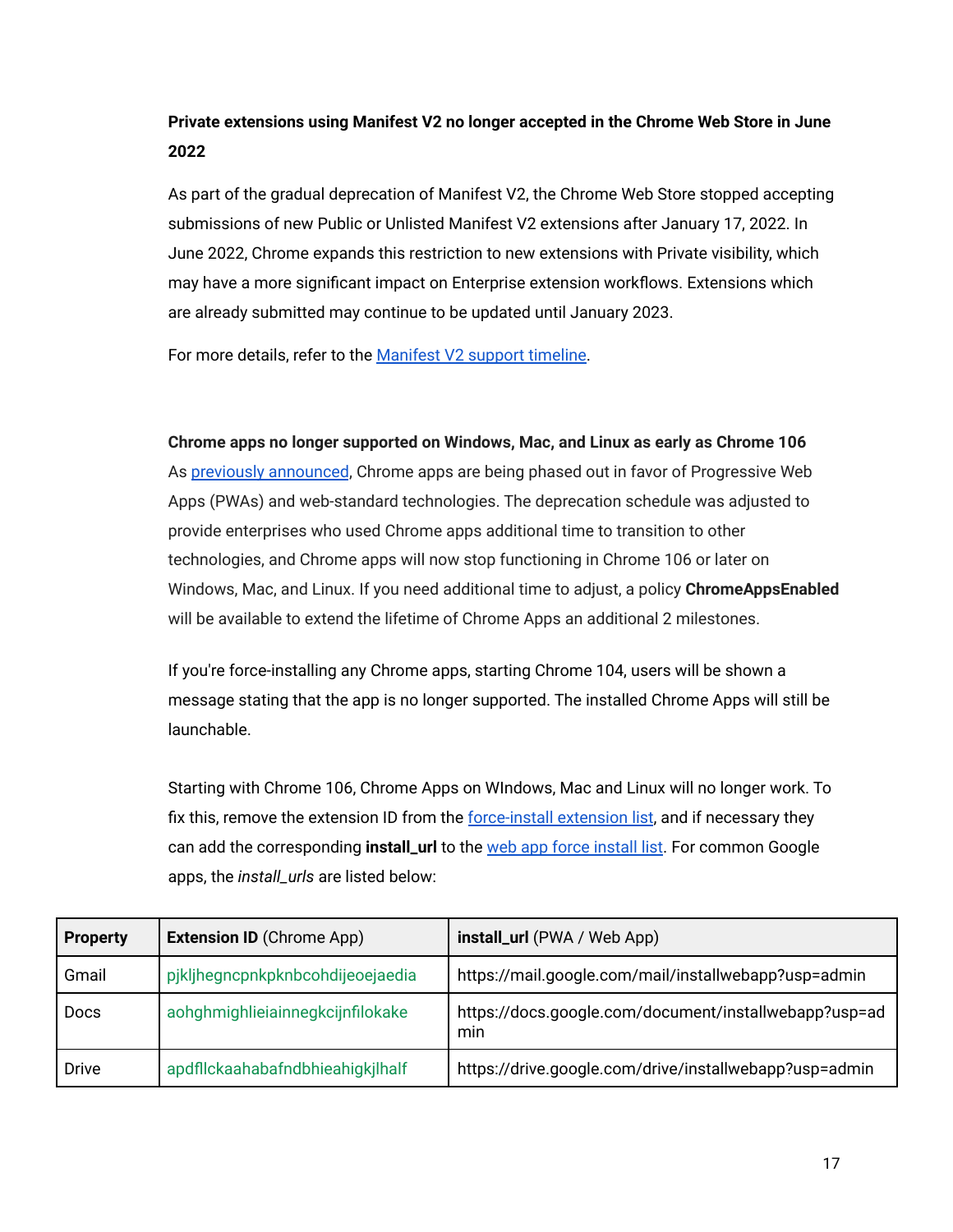| <b>Sheets</b> | felcaaldnbdncclmgdcncolpebgiejap     | https://docs.google.com/spreadsheets/installwebapp?usp<br>$=$ admin  |
|---------------|--------------------------------------|----------------------------------------------------------------------|
| Slides        | aapocclcgogkmnckokdopfmhonfmgo<br>ek | https://docs.google.com/presentation/installwebapp?usp=<br>admin     |
| YouTube       | blpcfgokakmgnkcojhhkbfbldkacnbeo     | https://www.youtube.com/s/notifications/manifest/cr_inst<br>all.html |

#### **Default to origin-keyed agent clustering in Chrome 106**

As early as Chrome 106, websites will be unable to set *document.domain*. Websites will need to use alternative approaches such as  $postMessage()$  or Channel Messaging API to communicate cross-origin. If a website relies on same-origin policy relaxation via *document.domain* to function correctly, it will need to send an Origin-Agent-Cluster: ?0 header along with all documents that require that behavior.

**Note:** *document.domain* has no effect if only one document sets it.

An enterprise policy will be available to extend the current behavior.

### <span id="page-17-0"></span>**Upcoming Chrome OS changes**

#### **Fast Pair on Chrome OS**

Starting in Chrome 103, Fast Pair will make Bluetooth pairing easier on Chrome OS devices and Android phones. When you turn on your Fast Pair-enabled accessory (like Pixel Buds), it will automatically detect and pair with your Chrome OS device in a single tap. Fast Pair will also associate your Bluetooth accessory with your Google account, making it incredibly simple to move between your Chrome OS and Android devices.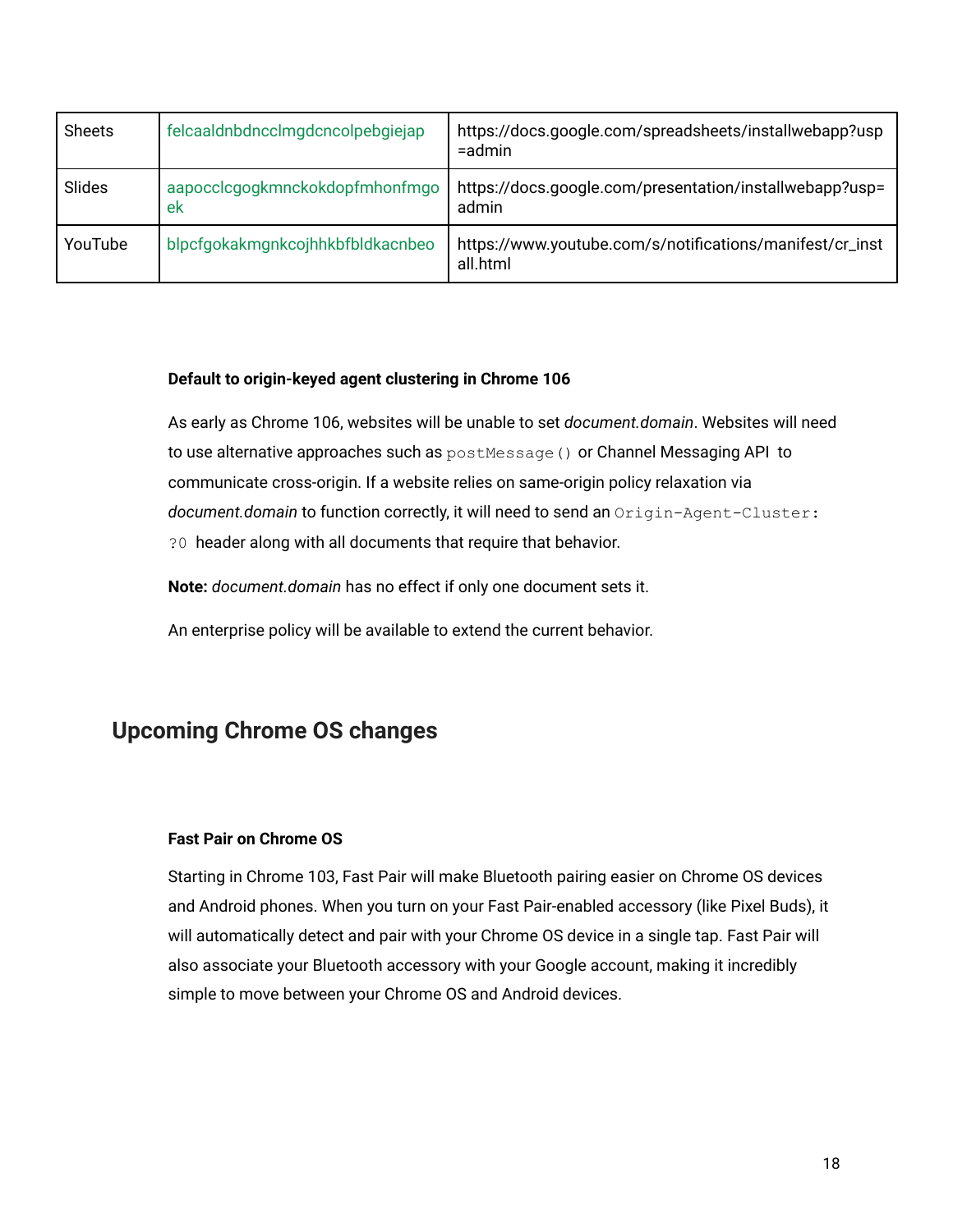#### **Forced reboot in user session**

We recently released the ability to schedule forced reboots for kiosk devices. As early as Chrome 104, we will be extending this functionality on user devices, allowing scheduled forced reboots irrespective of whether the user is in session or not.

#### **Backlight PDF support with text annotation**

As early as Chrome 104, the Gallery app will support PDF viewing and annotating. You will be able to fill out forms, add text or freeform annotation, or highlight text in the app.

#### **Smart Lock UX update**

Starting in Chrome 104, [Smart Lock,](https://support.google.com/chromebook/answer/9617782?hl=en) which allows users to unlock their Chromebook using their connected Android phone, will be faster than ever, with greater performance, reliability, and an overhauled design.

### <span id="page-18-0"></span>**Upcoming Admin console changes**

#### **New CSV export for some Chrome Admin console reports in Chrome 104**

As early as Chrome 104, Chrome will introduce a new CSV download option for the Apps & Extensions Usage report data and the Versions report data.

| $\equiv$        |                                          | Google Admin                                                                |   |                      | Q Search for users, groups or settings |                          |              |                       |                                     |  | $\Delta$ | $\mathbf{z}$ | $\circledcirc$ | 88                   | $\overline{b}$ |
|-----------------|------------------------------------------|-----------------------------------------------------------------------------|---|----------------------|----------------------------------------|--------------------------|--------------|-----------------------|-------------------------------------|--|----------|--------------|----------------|----------------------|----------------|
| ⋒               |                                          | Devices > Chrome > Reports > Apps and extensions usage                      |   |                      |                                        |                          |              |                       |                                     |  |          |              |                |                      |                |
| 멺               |                                          | Include all organizational units<br>19 Chrome apps and extensions<br>Export |   |                      |                                        |                          |              |                       |                                     |  |          |              |                |                      |                |
| ≗               |                                          | Search for organizational units                                             | ≺ |                      | Last activity: 2022-01-25              | + Search or add a filter |              |                       |                                     |  |          |              |                | <b>CLEAR FILTERS</b> |                |
| $\Box$<br>₩     | $\overline{\phantom{a}}$<br>$\mathbb{R}$ | Global Organization<br>APAC                                                 |   | App name             |                                        | App type                 | Install type | Installs $\downarrow$ | Permissions                         |  |          |              |                |                      |                |
| ⊕               | $\mathbb{R}$                             | BCE                                                                         |   | $\overline{\bullet}$ | Chrome Remote Desktop                  | Chrome Extension         | Multiple     | 3                     | 6                                   |  |          |              |                |                      |                |
| пh              |                                          | <b>Browsers Test</b><br>Default settings                                    |   | Я                    | Telepathy                              | Theme                    | Admin        | 3                     | $\mathbf 0$                         |  |          |              |                |                      |                |
| ⊟               |                                          | EMEA                                                                        |   | K                    | Kiosk                                  | Chrome App               | Admin        | 3                     | 15                                  |  |          |              |                |                      |                |
| @<br>$\bigcirc$ |                                          | Help Desk                                                                   |   | m                    | Sheets                                 | Chrome App               | Normal       | $\mathbf{2}$          | $\begin{array}{c} 0 \\ \end{array}$ |  |          |              |                |                      |                |
|                 |                                          | Mac devices<br><b>COLLEGE</b>                                               |   |                      | <b>Slides</b>                          | Chrome App               | Normal       | $\overline{2}$        | $\mathbf 0$                         |  |          |              |                |                      |                |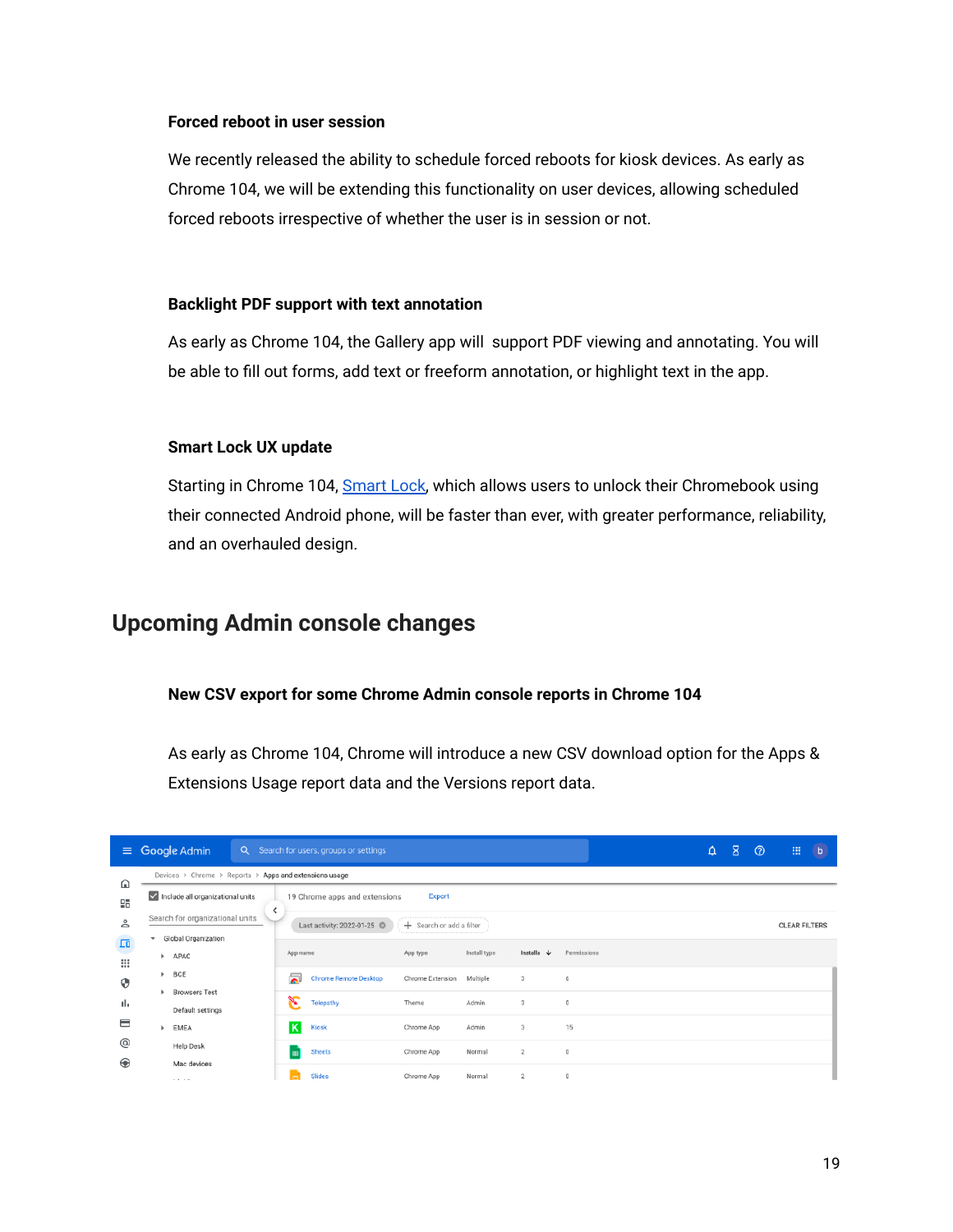## <span id="page-19-0"></span>Previous release notes

| Chrome version & targeted Stable channel release date | <b>PDF</b> |
|-------------------------------------------------------|------------|
| Chrome 101: April 26, 2022                            | <b>PDF</b> |
| <b>Chrome 100: March 29, 2022</b>                     | <b>PDF</b> |
| Chrome 99: March 01, 2022                             | <b>PDF</b> |
| <b>Chrome 97: January 04, 2022</b>                    | <b>PDF</b> |
| <b>Archived release notes</b>                         |            |

the control of the control of